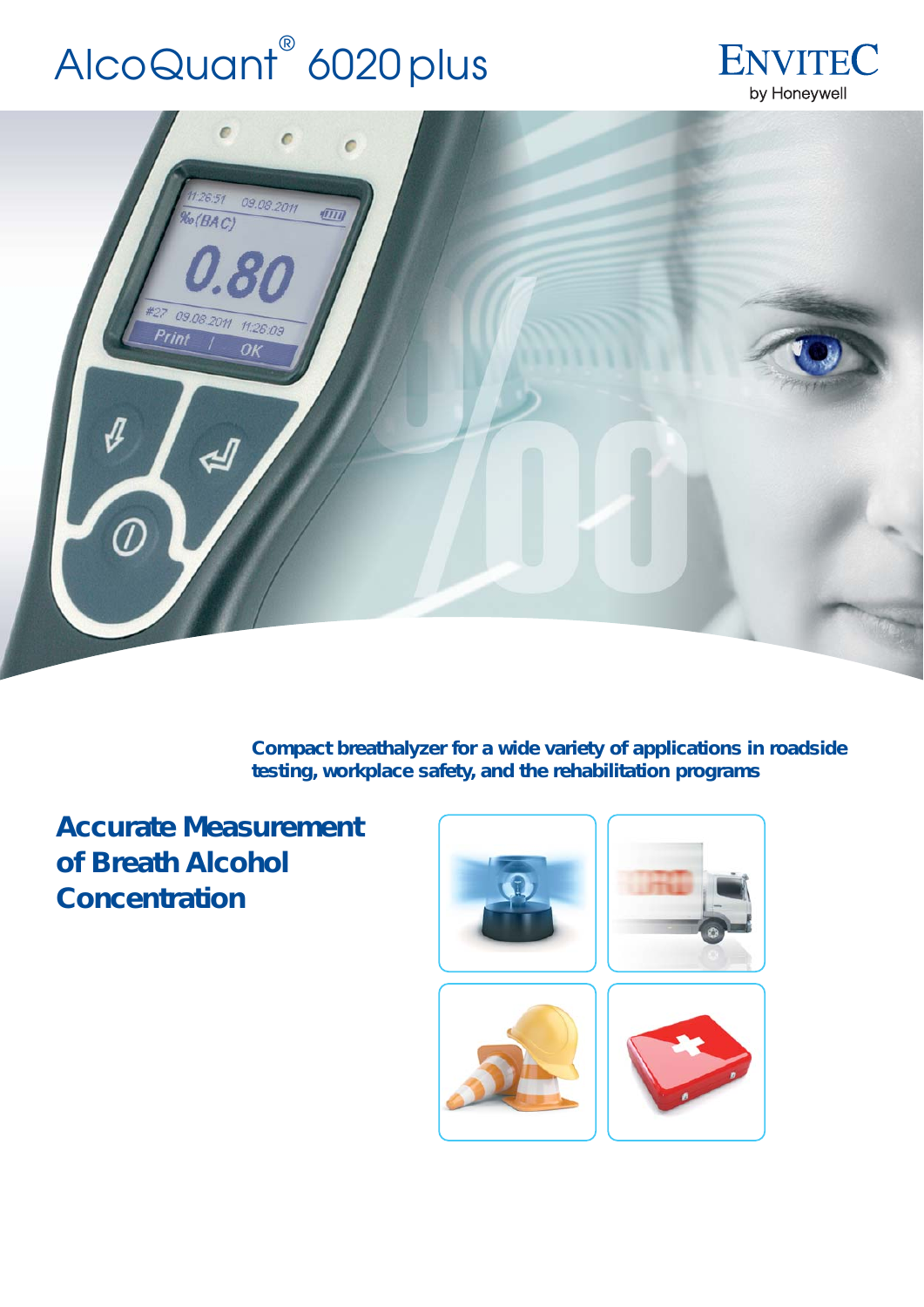## **Accurately Measured Breath Alcohol**

## **Maximum reliability – simple testing**

### **AlcoQuant® 6020 plus – the reliable companion in all alcohol-screening situations**











### **The new generation with even easier operation and many new functions**

With its remarkably intuitive menu, the new AlcoQuant® 6020 plus is even easier to use. Several new functions and configuration options ensure that the device is perfectly suited for practical use.

### **Lightweight, fast, simple, and reliable**

The device can be operated with a single hand via three keys. The entire menu navigation is self-explanatory and immediately understandable with no learning phase. All messages and readouts are shown on the display in plain language. Optimal readability in both complete darkness and strong sunlight is guaranteed. The self-monitoring function, ergonomic design, and outstanding sensor technology ensure reliable results in any situation.

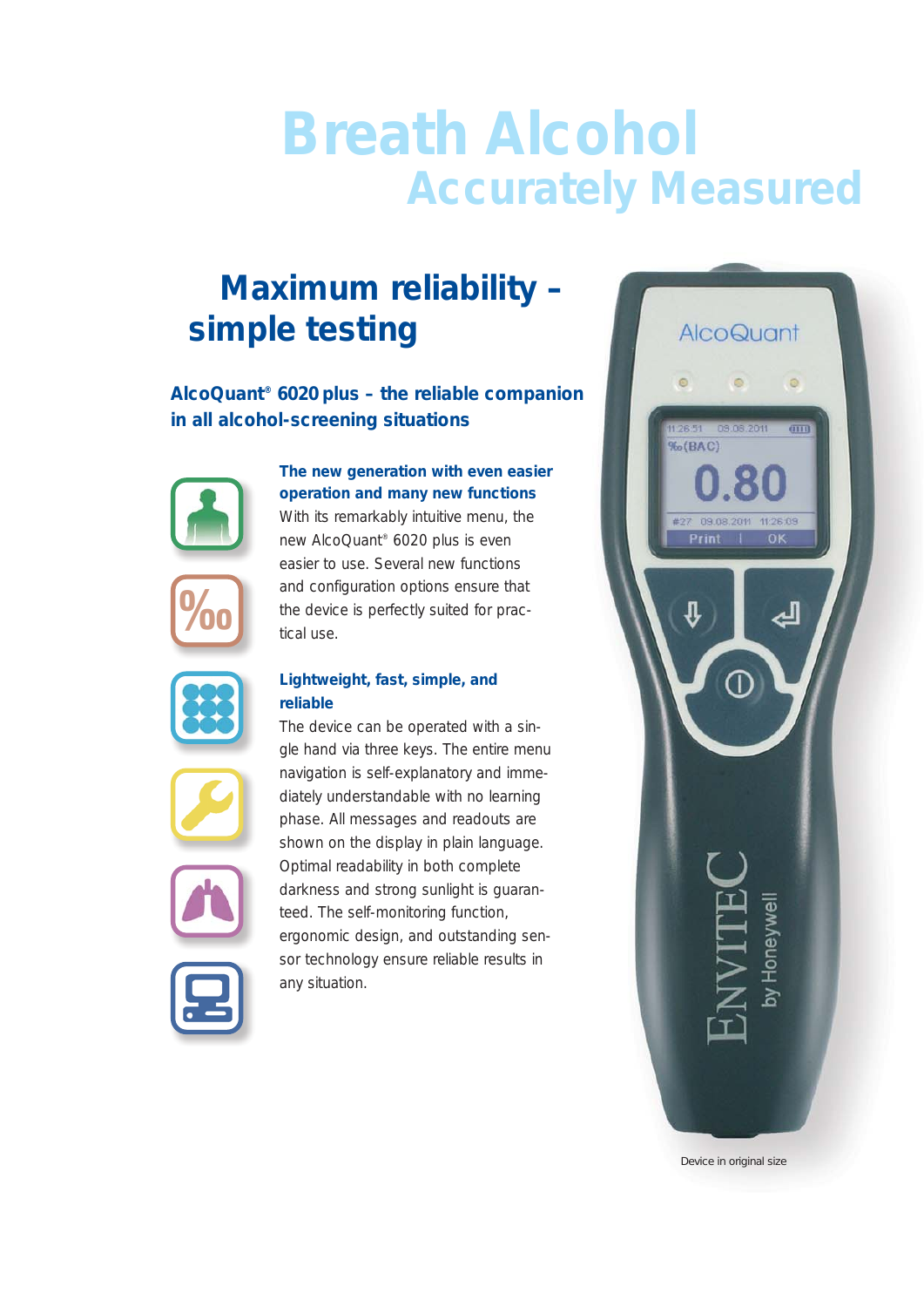

# AlcoQuant® 6020 plus



### **The AlcoQuant® 6020 plus is extremely versatile and meets all applicable requirements**

### **Police - Customs - Court**

Along with its classic use in roadside testing, the device has numerous applications in all areas of official alcohol screening.

### **Workplace Safety**

Statutory regulations and the associated duties of care make the AlcoQuant® 6020 plus an ideal addition to your existing occupational health and safety program.

### **Transport and Road Safety**

The quick determination of a driver's blood alcohol content in shipping, air traffic, and long-distance traffic is an important issue, especially in the transport of passengers and hazardous materials.

### **Clinics**

With the AlcoQuant® 6020 plus, subjects can be screened quickly and easily with maximum hygiene, making it especially well suited for community healthcare centers and rehabilitation clinics.





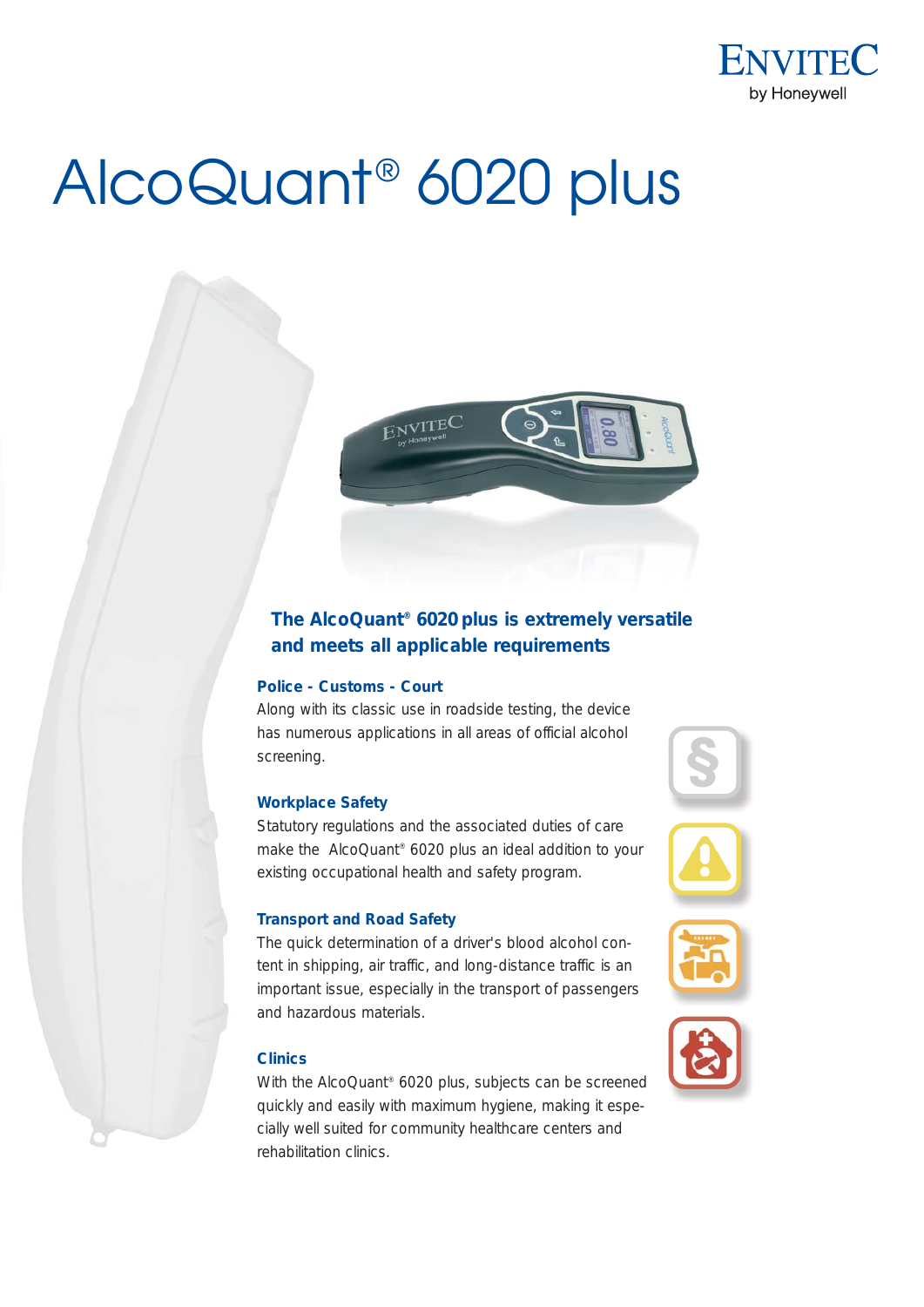## **Wide Range of Functions**



## **User-friendly**

• Very easy to configure

**Simple and intuitive** 

- Home-button function
- Practical soft-key function
- Straightforward menu

### **Simple data management**

- Freely editable start text
- Flexible data structure
- Data storage with the option of additional data, such as temperature, breath volume, etc.
- Optional GPS module
- Exceptionally fast data transfer via USB and RS 232 interface
- Data can be displayed in all languages
- Comprehensive Data Manager Software
- Adaptable PDF report
- Excel export function available





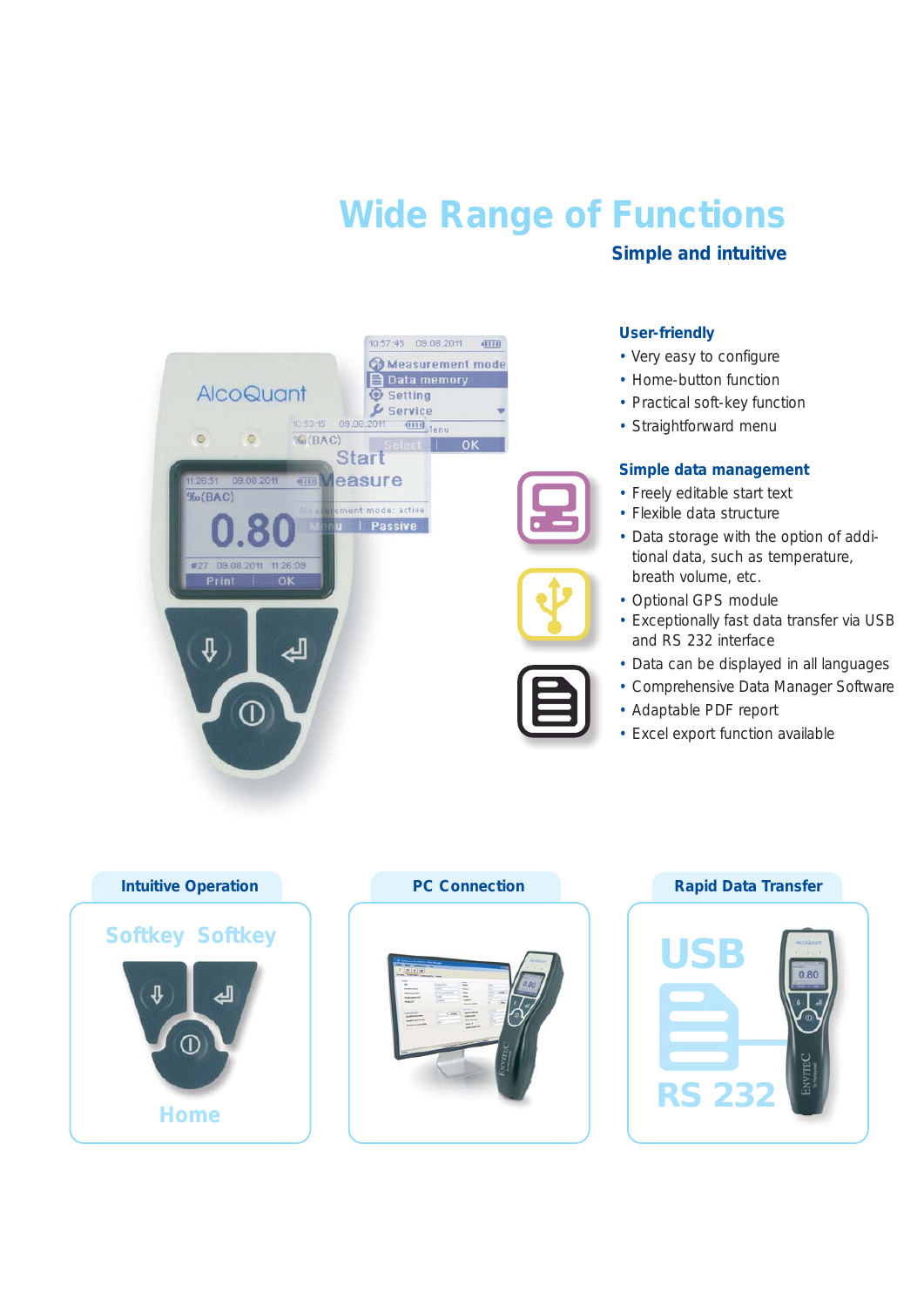## **Highly Robust Design**

**Durable and reliable**



### **Water/Dust-tight**



**Certified**













### **Robust construction**

- IP 54 certified for water and dust resistance
- IK 03 impact strength
- Mouthpieces with certified biocompatibility

 $^\mathcal{O}$ 

AlcoQuant

### **Certified Safety**

- Complies with EU standard EN 15964
- Approved by acknowledged test methods
- Reliable operation
- Maximum device safety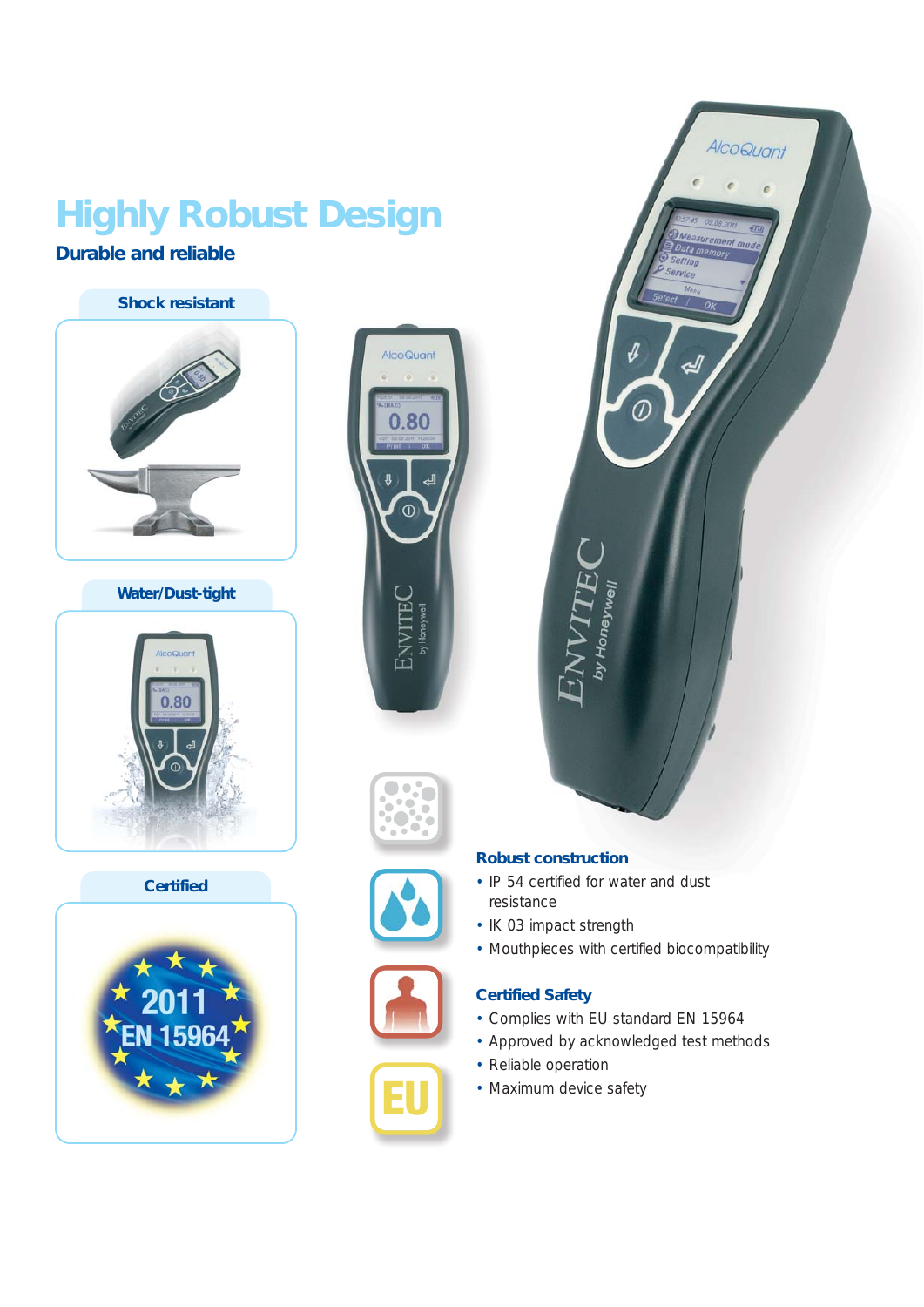# AlcoQuant® 6020 plus



## **Optimal Handling**

### **Reliable and practical**













### **All data at a glance - large display**

- Extra-large numbers for reliable readouts
- Very high resolution
- Intuitive presentation of all values
- Backlit display
- High contrast in bright sunlight

### **Easy to use - only 3 keys**

- Large and simple keypad
- Backlit keys

### **Easy to handle**

- Ergonomic design
- Single-handed operation

### **Economical and battery-efficient**

- Approx. 2,000 measurements with one set of batteries
- Energy-saving management
- Optimized battery life
- Optional NiMH rechargeable battery





### **Backlit Keypad Easy to read in Sunlight Optional rechargeable Battery**